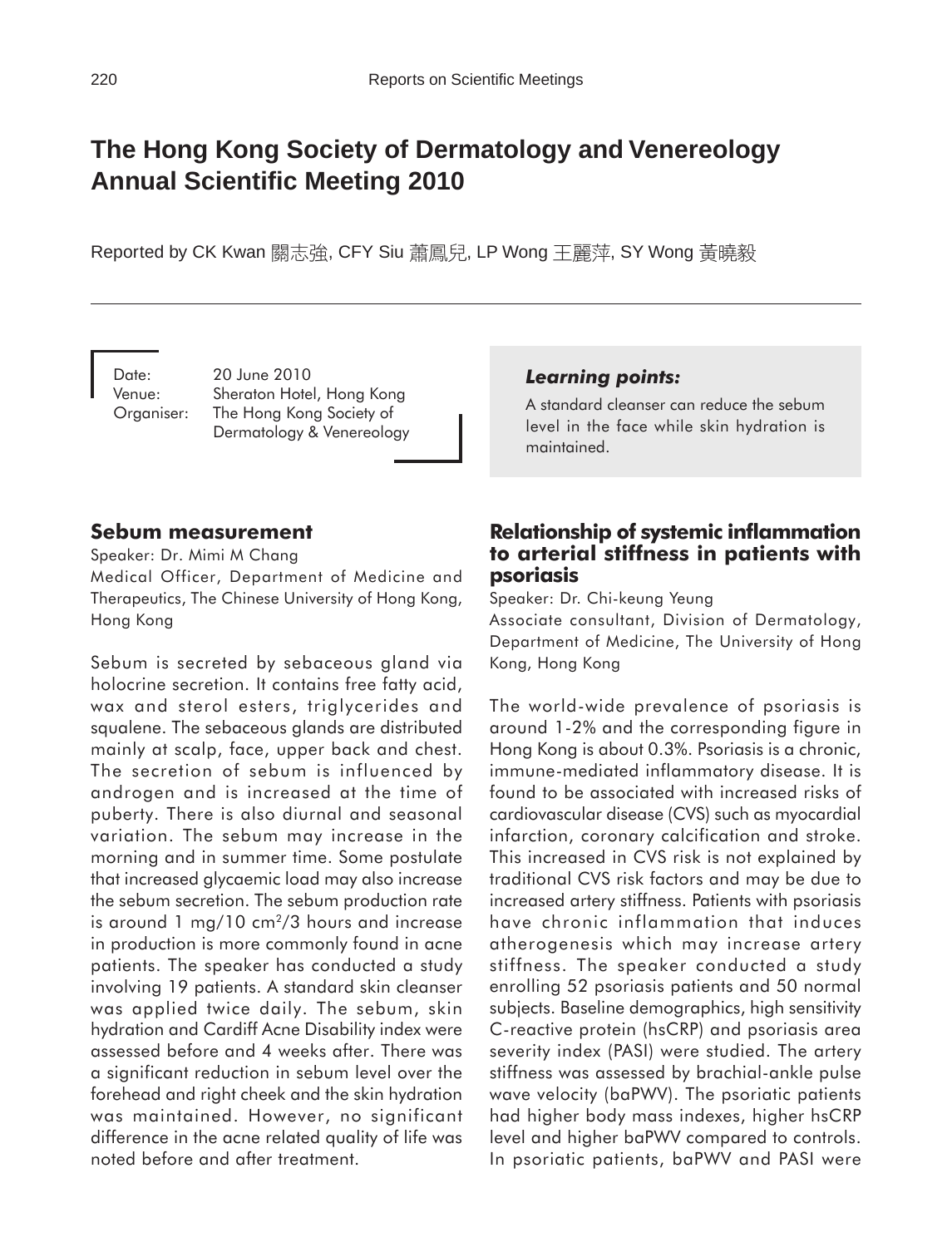positively correlated with hsCRP. Further analysis demonstrated that baPWV was independently correlated with the diagnosis of psoriasis and hsCRP. In conclusion, psoriasis is associated with increased arterial stiffness which correlates with active inflammation measured by hsCRP. Effective control of inflammation may reduce CVS risk in psoriatic patients.

the skin texture, acne scar, enlarged pore and overall pigmentation irregularity. Moreover, by adjusting the number of passes and the total density per treatment session, post-inflammatory hyperpigmentation (PIH) and erythema could also be reduced. NAFR is overall a safe and effective modality in treating acne scars in Asian patients.

#### *Learning points:*

Psoriasis is associated with raised arterial stiffness which correlates with active inflammation seen in the disease.

# **Use of non-ablative fractional resurfacing in Asian acne scar patients**

Speaker: Dr. Nicola PY Chan

Honorary clinical assistant professor, Division of Dermatology, Department of Medicine, The University of Hong Kong, Hong Kong

Atrophic acne scar can be managed by different methods including surgery, augmentation and resurfacing. For resurfacing, it can be achieved by chemical peeling, dermabrasion and laser. Ablative or non-ablative fractional laser is one of the mainstays in treating acne scar. The concept of "fractional photothermolysis" involves delivering laser energy to the skin which induces microscopic volumes of thermal injury and coagulation deep down to the reticular dermis, known as "microscopic thermal zone". As only a fraction of skin is treated at any one time, viable cells from the surrounding untreated areas migrate and allow rapid healing of the coagulated tissues with extrusion of the microscopic epidermal necrotic debris. The technique has a lower down time and better safety profile compared to traditional ablative laser therapies. The speaker conducted a retrospective study by using non-ablative fractional resurfacing (NAFR) in Asian patients suffering from acne scar. NAFR could improve

#### *Learning points:*

Non-ablative fractional resurfacing is a safe and effective method in treating acne scars and adverse effects like PIH and erythema can be reduced by adjusting the number of passes and total density per treatment session.

# **Clinical and financial burdens of psoriasis in Hong Kong**

Speaker: Dr. Steven KF Loo

Medical and Health Officer, Social Hygiene Service, Centre for Health Protection, Department of Health, Hong Kong

Psoriasis is chronic inflammatory disease that poses significant physical, psychological, social and even occupational impact in patients' life. Although psoriasis is not a life threatening condition, patients' suffer in physical and psychological disability is as much as those with other chronic illnesses. The speaker found that 34% psoriasis patients were significantly impaired in their quality of life by using SF-36 and dermatology life quality index (DLQI) assessment. Concerning the occupation impact, since psoriasis was a kind of stigmatization, around 19% patients gave up their jobs. This was especially significant in the group of patients with more severe psoriasis (psoriasis area severity index >20). They also had more anxiety and depression. For the financial impact, the cost analysis could be divided into three aspects including (1) direct cost which was the money paid directly by the government in treating the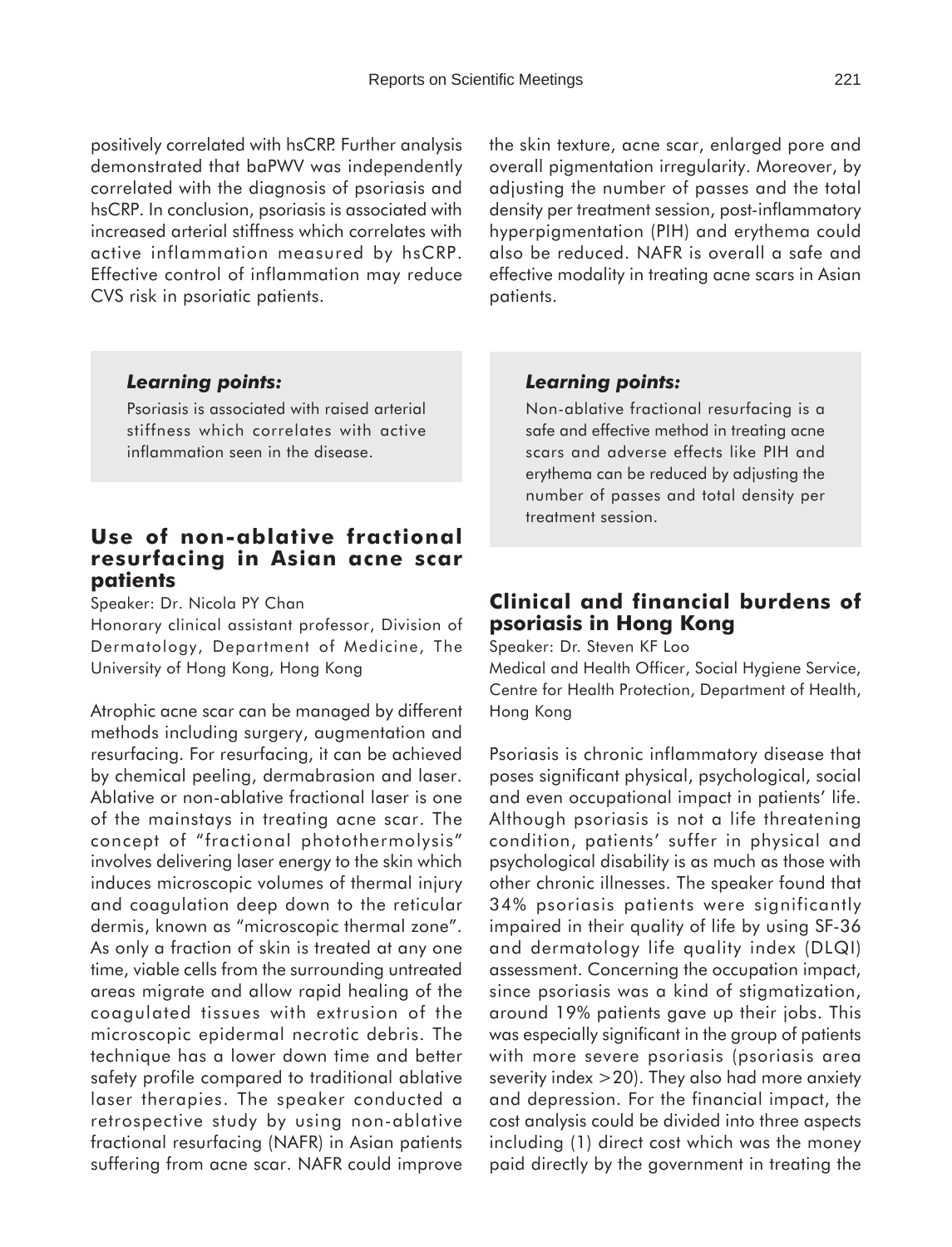psoriasis; (2) indirect cost which was indirect financial loss such as sick leaves, reduced productivity due to the psoriasis and (3) intangible cost which could not even be measured. Psoriais patients, especially for the severe cases, showed significantly increase in attendance to accident and emergency department, general outpatient clinics and specialty outpatient clinics. Only 26% of patients and 6% of patients satisfied and very satisfied with their treatment, respectively. Eighty four percent of patients thought they should have more aggressive treatment. In summary, psoriasis patients experienced significantly reduction in their quality of life in both physical and mental component that was compatible to other chronic disease such heart failure, rheumatoid arthritis and depression.

#### *Learning points:*

Psoriasis can reduce the quality of life of the patient and poses a significant financial burden to both patients and the society.

# **Viral exanthemata in children**

Speaker: Dr. Chi-wai Leung Consultant, Infectious Disease Centre, Princess Margaret Hospital, Hong Kong

Exanthem is a term often used to describe a rash associated with a systemic illness, the word exanthema comes from Latin, meaning "breaking out" or "blossoming out". Rashes in children are commonly caused by systemic viral infections and are frequently associated with fever. An eruption occurring on the oral mucosa usually represents the same pathological process as the rash. Most viral exanthemata or exanthems are more prominent in areas exposed to the sun. The speaker presented two different approaches to the classification of viral rashes, one by morphology (e.g. macular, papular, maculopapular, vesicular,

papulovesicular, petechial, etc) or skin rash distribution pattern (e.g. morbilliform, scarlatiniform, etc). Conditions such as erythema infectiosum, roseola infantum, measles, rubella, hand, foot and mouth disease, herpes simplex, varicella, infectious mononucleosis and dengue fever were discussed in terms of their manifestation, diagnosis, treatment and prevention.

#### *Learning points:*

Rashes in children are commonly caused by systemic viral infections and are frequently associated with fever. There are two common approaches to the classification of viral rashes, either by morphology or skin rash distribution pattern.

# **Infection control in dermatology practice**

Speaker: Dr. Vincent CH Cheng Consultant, Department of Microbiology, Queen Mary Hospital, Hong Kong

The outbreak of severe acute respiratory syndrome (SARS) in 2003 alerted all healthcare workers to comply with infection control in both the in-patient and out-patient settings. Standard transmission-based precautions have been promoted in the hospitals and have been applied in the dermatology clinics in recent years. Standard precautions include the practice of hand hygiene, safe handling of sharp objects, appropriate use of gloves, gowns, masks, goggles and face shields in case of exposure to blood, body fluids and secretions from patients with suspected or confirmed infections. Transmission-based precautions are additional measures against pathogens which are spread by contact, droplets and air.

Common pathogens including community associated methicillin resistant *Staphylococcus*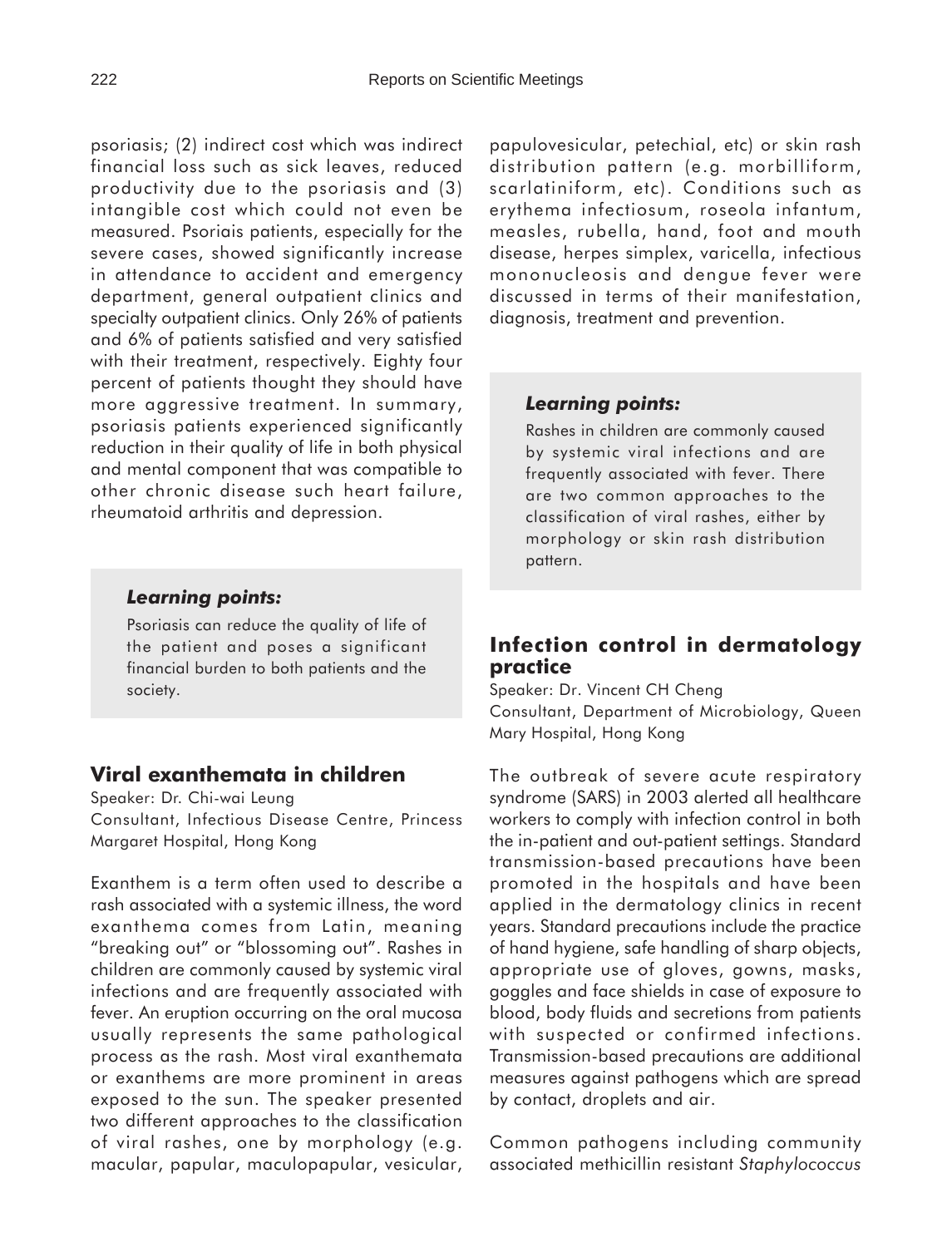*aureus* and influenza virus can survive on the hands for a short period of time and frequent use of alcohol-based hand rub, especially before touching our mucous membranes can prevent self-inoculation of these pathogens.

Similarly, pathogens like *Chlamydia trachomatis* and *Neisseria gonorrhoeae* can also survive on dry inanimate surfaces for 1-3 days, and human papillomavirus can survive in the environment for up to 7 days. Thus, application of directly observed hand hygiene among such patients and regular cleaning of the clinic are crucial in reducing the risk of environmental contamination by such pathogens. According to the speaker, hand hygiene practice involving the use of alcohol-based hand rub remains the cornerstone of infection control, in which a 3 log reduction of microbial load can be achieved by 15 seconds of hand rubbing.

#### *Learning points:*

Hand hygiene practice involving the use of alcohol-based hand rub remains the cornerstone of infection control, in which a 3 log reduction of microbial load can be achieved by 15 seconds of hand rubbing.

# **Update on the diagnosis of superficial fungal infection**

Speaker: Dr. Tin-sik Cheng Medical and Health Officer, Social Hygiene Service, Department of Health, Hong Kong

Superficial fungal infections can mimic a lot of conditions clinically, thus laboratory tests are sometimes required to aid in diagnosis. Conventional laboratory tests such as direct examination and culture are morphology based and have shortcomings such as low sensitivity and long turnaround times. Recent advances in molecular biological techniques have led to the application of techniques such as polymerase

chain reactions, restriction fragment length polymorphism and DNA sequencing in the diagnosis of superficial fungal infections. A variety of candidate genes can be targeted in these techniques, e.g. chitin synthase 1 gene, 18S ribosomal DNA, DNA topoisomerase II gene. The detection of changes in the internal transcribed spacer region of ribosomal DNA have been found to be most suitable for the identification of dermatophytes. Molecular diagnostic tests in medical mycology also allow the identification of many dermatophytes down to the species level. Molecular biology-based techniques are available for the detection of candida infection but they are usually applied in the setting of systemic diseases. The relative high cost of molecular based diagnostic tests in superficial fungal infections render them impractical outside research setting; however, with the development of commercial kits, we foresee a greater role for molecular diagnosis in superficial fungal infections.

#### *Learning points:*

The application of molecular based diagnostic techniques in superficial fungal infections results in higher test sensitivity and shorter turnaround times. Nonetheless, the relative high cost limits their use outside research setting.

#### **Community-acquired MRSA skin and soft tissue infections**

Speaker: Dr. Pak-leung Ho Associate professor, Department of Microbiology, The University of Hong Kong, Hong Kong

*Staphylococcus aureus (S. aureus)* is the commonest cause of community-acquired skin and soft tissue infection (CA-SSTI). SSTI caused by community-associated methicillin-resistant *S. aureus* (CA-MRSA) poses a clinical challenge because of their increasing incidence and uncertainty about optimal medical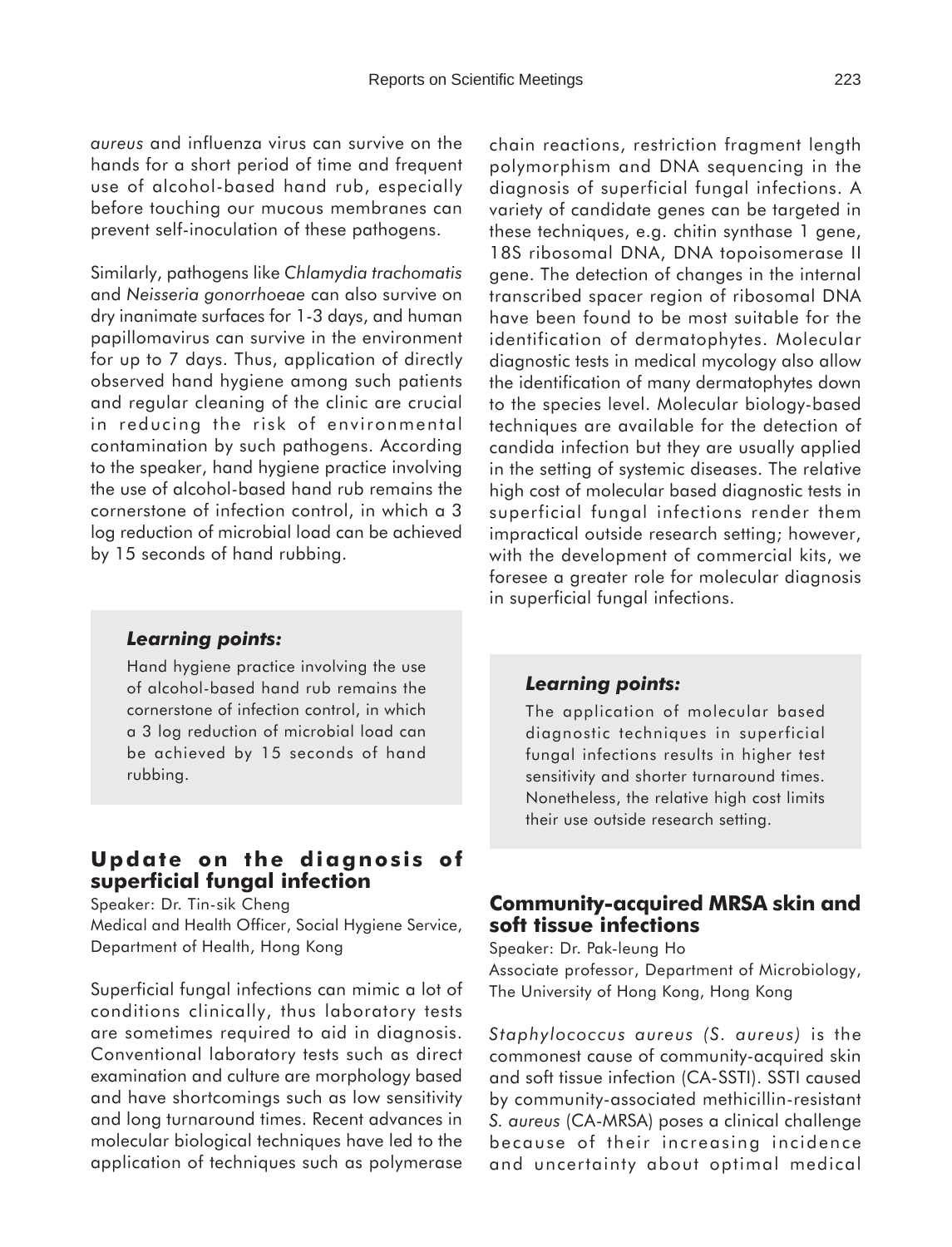management. CA-MRSA is defined by laboratory documentation of infection by a Panton-Valentine-Leucocidin (PVL) positive MRSA strain. The exact trend of the incidence of CA-MRSA associated SSTI cannot be ascertained as most SSTI are treated by primary care practitioners outside of the hospital setting and CA-MRSA only became a notifiable disease in Hong Kong in 2007. The number of reported cases has increased steadily from 173 cases in 2007, 282 cases in 2008 to 368 cases in 2009. Underreporting is likely as less than 4% of the notified cases were reported by private practitioners. The speaker recommended swabbing for culture when SSTI is not responding to first line antibiotics, occurring in atypical body sites with atypical clinical course, in recurrent SSTI and when tissue involvement is extensive.

According to Centre for Health Protection, 98% of the reported CA-MRSA cases represented SSTI, the majority of them (98%) were abscesses, with small numbers of serious infections including necrotizing fasciitis, septicaemia and metastatic infective foci. For abscesses, incision and drainage is still the first line of treatment, and many patients with uncomplicated SSTI will respond with this approach alone. The role of antibiotic treatment for adequately drained uncomplicated abscess remains unclear. Three recent prospective overseas studies supported the contention that failure rates for placebo were not higher than antibiotics for adequately drained abscess. However, antibiotics might prevent new abscesses formation one month later. CA-MRSA is resistant to cloxacillin and cephalexin that are commonly used to treat SSTI. Cotrimoxazole, minocycline and doxycyline are found to be active against >99% of CA-MRSA in Hong Kong.

#### *Learning points*

The incidence of CA-SSTI caused by CA-MRSA is increasing in Hong Kong over recent years. The speaker recommended swabbing for culture in atypical presentations of SSTI. The first line treatment for SSTI caused by CA-MRSA is adequate incision and drainage. Cotrimoxazole, minocycline and doxycyline are found to be active against >99% of CA-MRSA in Hong Kong.

### **Novel anti-acne therapy**

Speaker: Dr. Maria J Rueda Dermatologist, St Louis Hospital, Paris, France

Combination therapy for treatment of acne allows targeting different pathophysiological factors. A new fixed-dose combination agent, adapalene 0.1% plus benzoyl peroxide (BPO) 2.5% gel, was introduced recently. This formulation provides the recommended retinoid plus antimicrobial combination without including an antibiotic and the associated risk for bacterial resistance. This once-daily formulation offers a logical approach to the management of mild to moderate acne patients, either alone, or in association with oral antibiotics in more severe patients. Studies have shown a statistically significant reduction of total lesions count, inflammatory lesions and noninflammatory lesions in patients with mild to moderate acne.

The frequency of adverse events for adapalene plus BPO is comparable to that observed with adapalene monotherapy. In a 12-month evaluation in 452 subjects with acne, the combination had a good safety profile with no unexpected events emerging. In severe inflammatory acne patients, adapalene plus BPO could also be combined with oral antibiotics and this combination demonstrated greater efficacy than oral antibiotics alone. At 12 weeks of treatment, there was a mean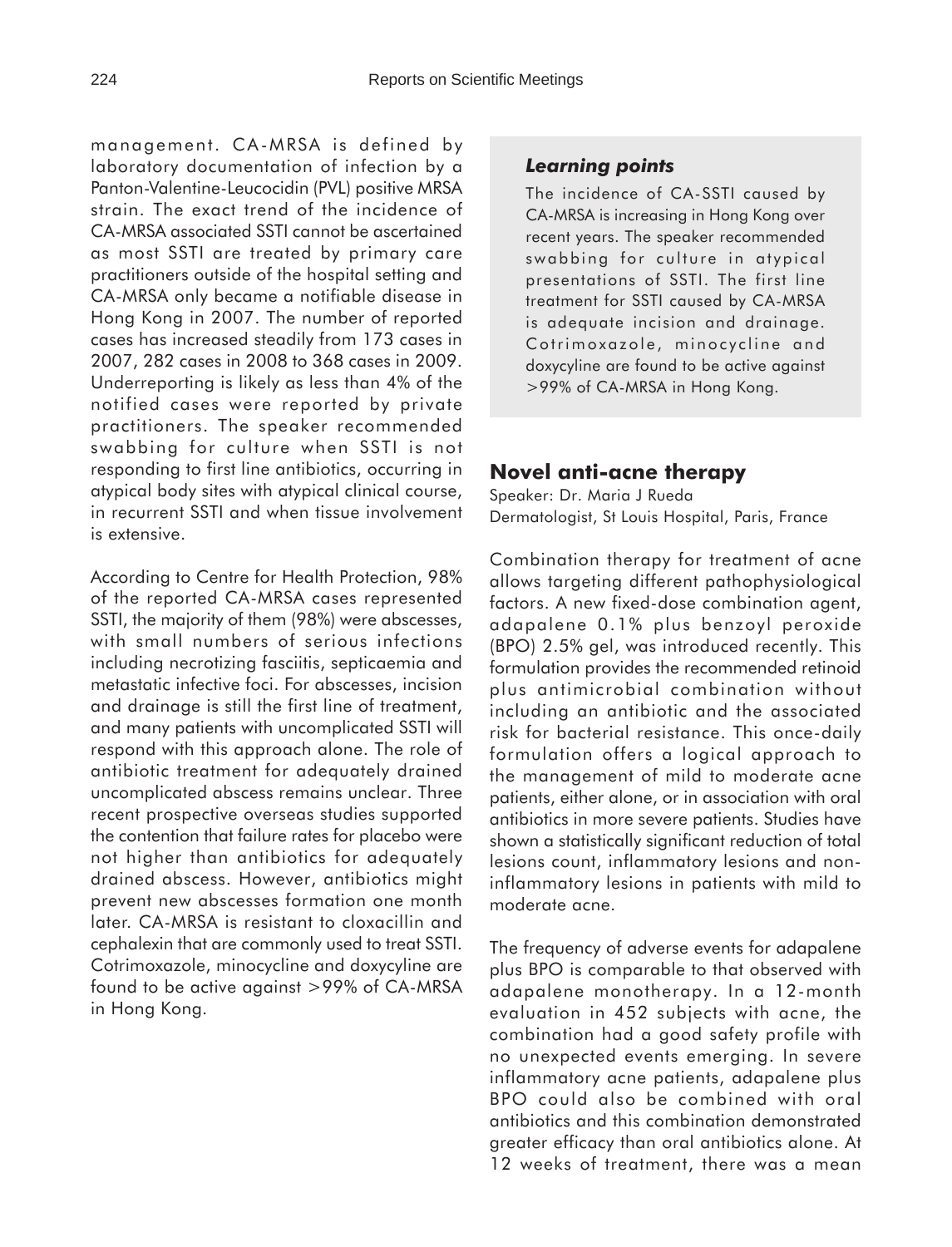reduction of 72% of inflammatory lesions in the former versus 48% in the latter.

#### *Learning points:*

The combination therapy, adapalene 0.1% plus benzoyl peroxide 2.5% gel, has been shown to be efficient, safe and well tolerated in mild to moderate acne patients when used alone. In patients with severe acne, it can be used in combination with oral antibiotics.

# **How to take a good clinical picture**

Speaker: Dr. Samson SY Wong

Clinical assistant professor, Department of Microbiology, The University of Hong Kong, Hong Kong

Clinical photography serves 2 major purposes, documentation and education. As a means of documentation, clinical picture can be used in the follow up of patients or can serve as evidence in medico-legal or forensic settings. For these reasons, the photograph must be captured with sufficient details and attention to details, such as backgrounds, scales, perspectives, distortions, and colour casts.

Digital photos offers substantial advantages in archiving, transmission, sharing, and presentation; but they also raise many other questions, which include, amongst others, the authenticity of the digital images, digital manipulation (post-processing), image formats and compression. It is important to consider the issues of confidentiality and consent of the subjects. Doctors should bear in mind that shading of patient's eyes in clinical photos is not equal to anonymity and storage of photos in computer should be password protected.

Practically, the two most important accessories for a successful clinical photograph are probably a dedicated macro lens and a good camera.

#### *Learning points:*

Clinical photography serves purposes of documentation and education. It is important to consider the issues of confidentiality and consent of the subjects.

#### **Diagnosing onychomycosis**

Speaker: Dr. Nai-ming Luk Senior Medical and Health Officer, Social Hygiene Service, Department of Health, Hong Kong

There are various ways to diagnose onychomycosis, namely, microscopy, culture, nail plate biopsy, calcoflour white stain and polymerase chain reaction (PCR). Among these, fungal culture is still regarded as the gold standard for diagnosis. Nevertheless, its sensitivity is usually low, ranging from 10 to 50%. It is of urgent need to look for more sensitive and specific methods to confirm onychomycosis so that timely treatment could be implemented. The clinical application of PCR is discussed, based on a local study.

#### *Learning points:*

The clinical application of polymerase chain reaction would probably help clinicians in timely diagnosis of onychomycosis.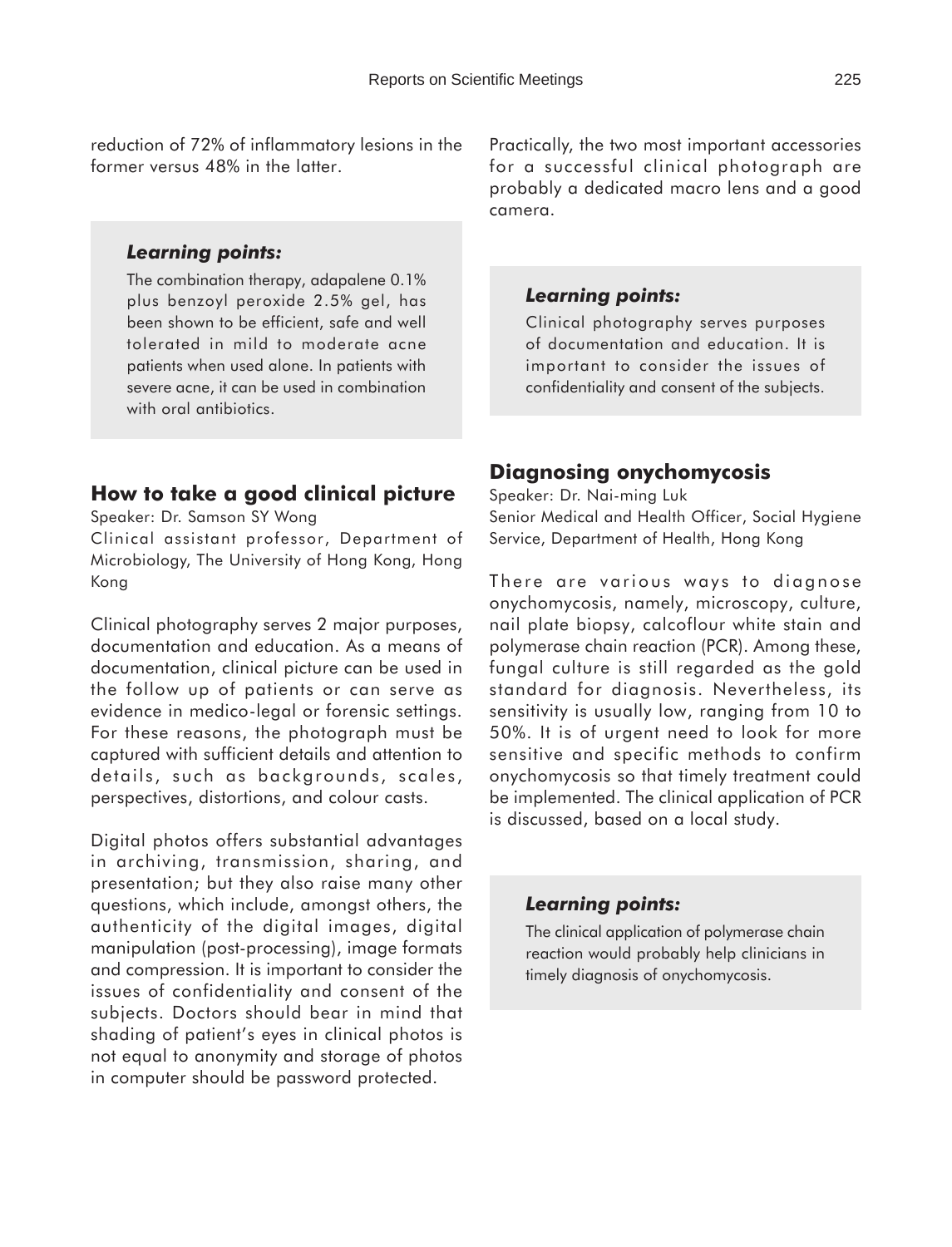# **Hair and nail disorders**

Speaker: Dr. William YM Tang Honorary clinical associate professor, Division of Dermatology, Department of Medicine & Therapeutics, The Chinese University of Hong Kong, Hong Kong

Nail dystrophy is commonly seen in daily practice. The definition of dystrophy means abnormal development caused by poor nutrition. But it is loosely used to describe nails which are discoloured, rough, with irregular surface and variable thickness. The three common nail disorders include onycholysis, brittle nails and onychomycosis.

The speaker and two other co-investigators carried out a local survey on clinical characteristics and outcome of patients undergoing single nail avulsion from January 2002 to November 2008. Records of 32 out of 33 patients who received surgical nail avulsion were reviewed and analysed. The average age was 53.9 years old. Nail thickening was the most significant feature (69.7%), followed by nail plate discolouration (60.9%), deformity (33.3%), onycholysis (15.2%) and mild pain (27.2%). Pre-operative nail clipping for microscopy and fungal cultures were performed. The nail specimens obtained from nail avulsion were sent for histopathology and mycological studies. It was found in this local survey that nail avulsion was more superior to routine nail clipping in terms of detection of fungi and clinical cure rate.

The speaker also shared with the audience three interesting cases on hair and nail disorders.

Case 1: androgenetic alopecia in a 70 years old lady, who presented with thinning of hair over the vertex of scalp.

Case 2: A gentleman with pseudofolliculitis barbae. The condition can be improved by laser.

Case 3: A gentleman with lichen planus of nails, as confirmed by nail biopsy.

# *Learning points:*

Nail avulsion gives a much higher yield in the detection of fungi than nail clipping. For patients with single nail onychomycosis who do not respond to medical therapy, nail avulsion offers a higher cure rate clinically.

# **Management of chlamydia and nongonococcal urethritis**

Speaker: Dr. Marcus Chen

Clinical associate professor, Melbourne School of Population Health, The University of Melbourne, Australia

Non-gonococcal urethritis (NGU) includes infection with sexually-transmitted pathogens such as *Chlamydia trachomatis*, *Mycoplasma genitalium*, herpes simplex virus, adenovirus and *trichomonas vaginalis*.

*Chlamydia trachomatis* urethritis: In male, up to 90% is symptomatic. 70% of female partners of Chlamydia-infected men are Chlamydia positive. The complications in female include pelvic inflammatory disease, infertility, ectopic pregnancy and chronic pelvic pain. All female partners should be treated. Diagnosis of *Chlamydia trachomatis* urethritis is made by nucleic acid amplification test (NAAT). Doxycycline 100 mg bd for one week or an azithromycin 1 g dose show similar efficacy.

*Mycoplasma genitalium* urethritis: PCR test is not available commercially. 45% of female partners of *Mycoplasma genitalium* infected men are infected. The treatment failure rate for doxycycline is 35% and that of azithromycin is 16%. If there is treatment failure, moxifloxacin 400 mg daily for 10 days is highly effective.

Herpes urethritis: caused by herpes simplex virus. Genital ulcers and vesicles are usually absent. The clinical symptoms are marked dysuria and meatitis.